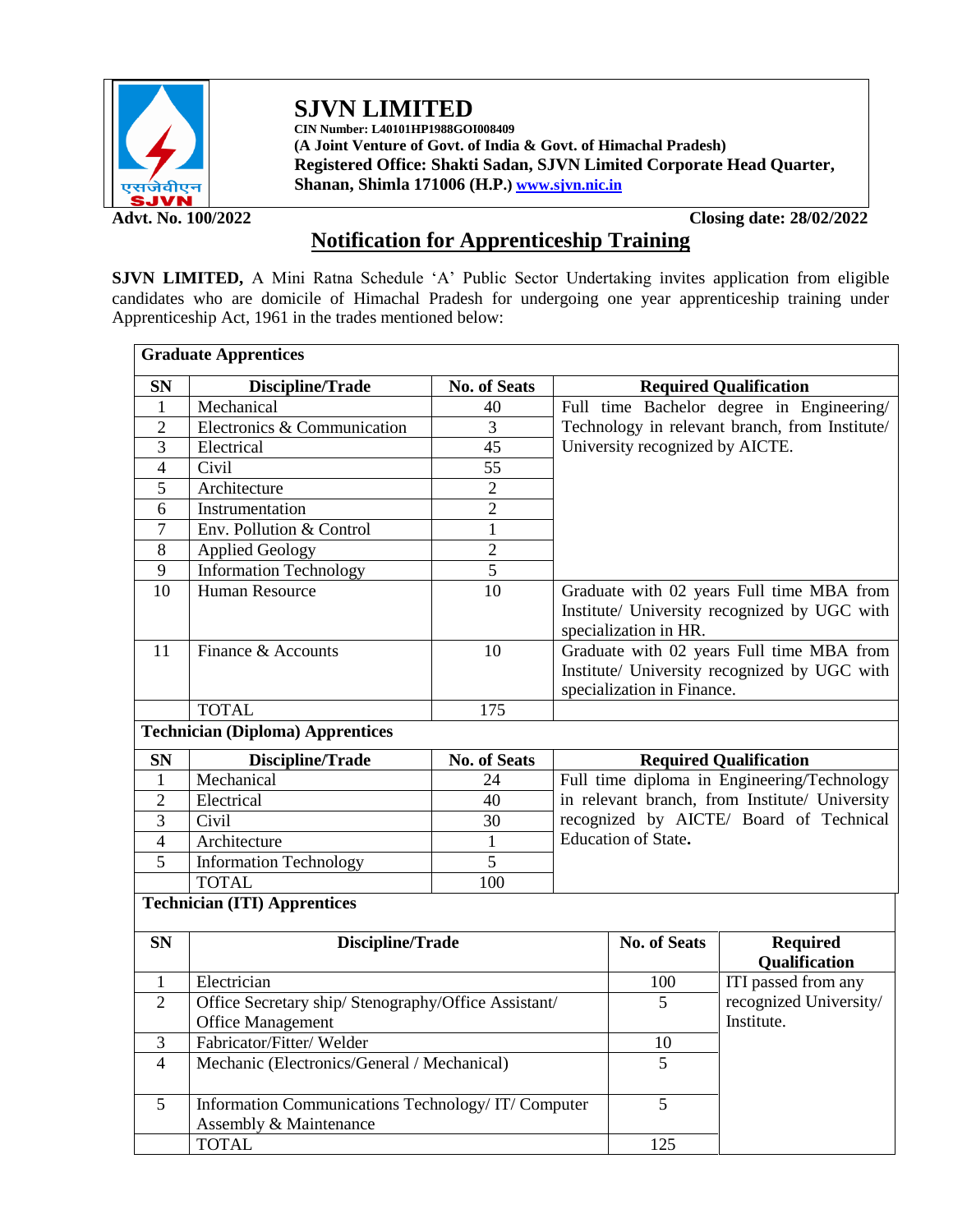**Note:** In case if seats in any trade /discipline are not filled/ remain vacant due to non-availability of eligible candidates, the same will be diverted to other trade/discipline.

- 1. **Age Limit**: The minimum age limit is 18 years and the maximum will be 30 Years as on closing date (Relaxable by 05 years for SC/ST; 03 years for OBC (Non-Creamy Layer) & 10 years for PWDs)
- 2. **Stipend:**

| <i>i.</i> Graduate Apprentices: | Rs. 10,000/- Per Month |
|---------------------------------|------------------------|
|---------------------------------|------------------------|

- ii. Diploma Apprentices: Rs. 8,000/- Per Month
- iii. ITI Apprentices: Rs. 7,000/- Per Month.
- 3. **Training duration:** One Year
- 4. **Reservation:** Reservation of seats for SC/ST/OBC and PWDs will be as per the provisions of the Apprenticeship Act, 1961 and its amendments thereafter.
- 5. **Preference to PAF/PAA**: 25% of total seats are earmarked for candidates from Project Affected Families (PAF) and Project Affected Areas (PAA) of SJVN with first preference to members of Project Affected Families. However, the candidates will have to produce a certificate in this regard issued from the competent authority/Revenue Department/ Panchayat and duly verified by concerned SJVN offices.
- 6. **Only Candidates who are domicile of Himachal Pradesh are eligible to apply.**
- 7. Candidates should be eligible with respect to age criteria and educational qualification as on closing date of advertisement. Result awaited candidates need not apply. **Candidates who have undergone apprentice training in SJVN need not apply.**
- 8. **Employment in SJVN**: No extension of training and employment will be given after the completion of one year training by SJVN.
- 9. Candidates will have to make their own stay arrangements.
- 10. **The candidates who after the completion of their education have undergone training or job experience of one year or more shall not be considered eligible for apprenticeship training. Even if the gap between the declaration of result and the commencement of training is more than three years, the candidate will be declared not eligible.**
- 11. **Selection Criteria:** There will be no interviews. The eligible candidates will be shortlisted on the basis of merit list formed on the basis of marks secured in Matriculation examination  $(10<sup>th</sup>)$ ,  $12<sup>th</sup>$  and ITI Course/ Diploma and Bachelor of Engineering/Technology or MBA as per following details:

| <b>Apprentices</b>                                         | Weight age       |                                                |                           |     |  |  |
|------------------------------------------------------------|------------------|------------------------------------------------|---------------------------|-----|--|--|
| Graduate Apprentice                                        | 20% to $10^{th}$ | 20% to $12^{\text{th}}$ /Diploma (whichever is | 60%<br>to aggregate<br>1n | 100 |  |  |
|                                                            |                  | higher, in case of both)                       | Engineering/MBA           |     |  |  |
| Diploma Technician                                         | 30% to $10^{th}$ | 70% to Diploma in Engineering                  |                           | 100 |  |  |
| 30% to $10^{th}$<br><b>ITI Technician</b><br>$70\%$ to ITI |                  |                                                |                           |     |  |  |

The shortlisted candidates will be informed through post along with uploading of list on SJVN website.

12. The candidates shortlisted on the basis of the information provided in the Application Form shall have to produce all original testimonials/certificates at the time of verification. In case any information/claim made by the applicant in his/her application is found to be false, the candidature of such applicant shall be cancelled and he/she shall be liable for prosecution.

Also the candidate will have to produce a certificate of medical fitness before joining.

13. The selection and deployment of Apprentice Trainees will be subject to detailed provisions of Apprenticeship Act. The contracts with candidates thus selected will be registered under Board of Apprenticeship Training (BOAT)/ National Apprenticeship Promotion Scheme (NAPS) Portal. Therefore candidates who have already been registered and got training under these schemes will not be entertained and need not apply.